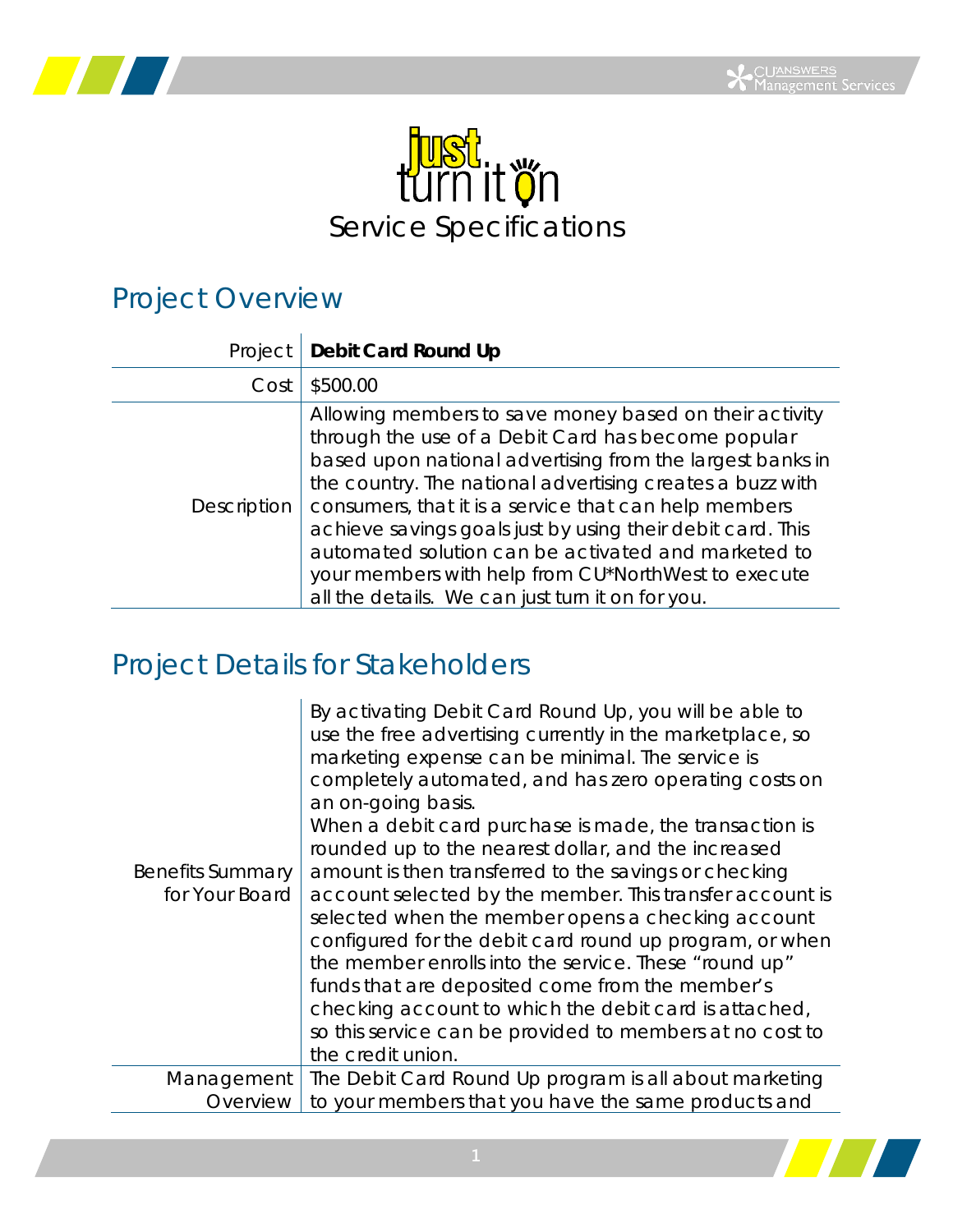

services available as the largest financial institutions in the country. But beyond that, the program can be rebranded to be whatever you want. The transaction description that is used to transfer funds from a member's checking account to their savings account is configurable, and therefore the program could be credit union specific. Your marketing team could then market this in conjunction with a new checking product, existing checking product, etc. Ultimately this is a service you can provide with little to no expense, and promote your penetration of checking products and debit card usage. Your debit card provider need not be involved with this strategy as it is all configured directly in CU\*Base. The transfer of the funds performed at the end of the day is completely separate from the debit card transaction which allows for no interference with the normal handling of the transaction between the member and the merchant. The member may write down an even dollar amount in their checkbook for balancing purposes, but to all other parties involved, the transaction will be posted and settled for the appropriate transaction amount. If the credit union desires a forced savings plan (perhaps

a Fresh Start Checking product offering is desirable) configurations can be put into place to ensure that the funds that are transferred to the elected savings account are not accessible by the member. Or if you wanted to promote your Christmas club or vacation club accounts, this may be a great location for the round up transfer to be deposited.

The member is funding their own savings program, not the credit union. The credit union does have the choice to include PIN based POS transactions in addition to the default of signature based transactions.

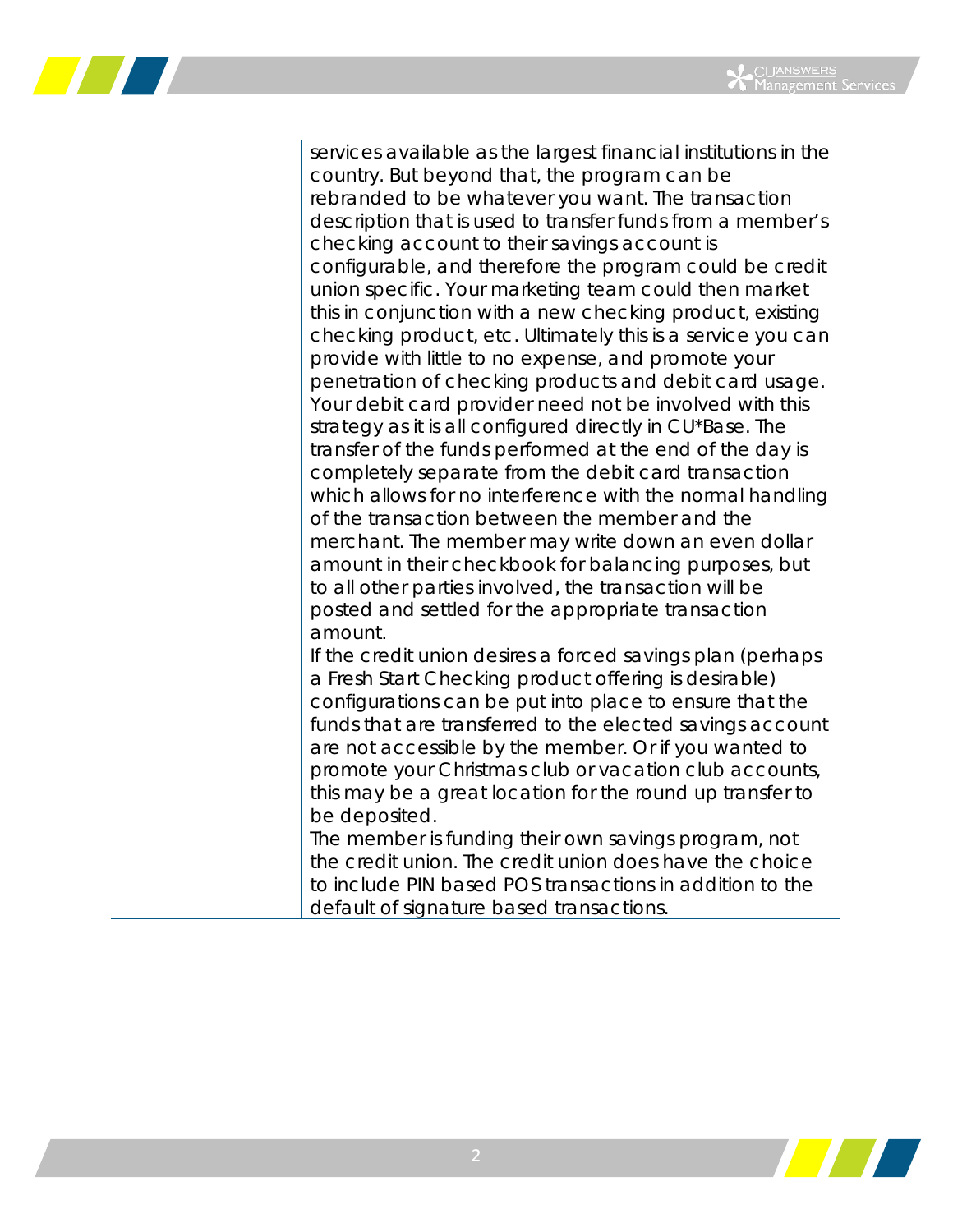



## Project Schedule

Below is a schedule of tasks that we will complete as part of this Just Turn It On project.

|        | Deadline | <b>Task Description</b>                                                                                                                                                                                                                                           |
|--------|----------|-------------------------------------------------------------------------------------------------------------------------------------------------------------------------------------------------------------------------------------------------------------------|
| Step 1 |          | We will prepare a benefits summary and project<br>outline for board approval<br>Will include an analysis of current checking<br>account activity and potential savings that<br>membership could be saving on a monthly basis                                      |
| Step 2 |          | We will design a marketing strategy/grand opening<br>schema for the rollout of the product<br>Project outline will list specific dates and<br>milestones                                                                                                          |
| Step 3 |          | We will train/guide staff on how to configure the<br>round up on an individual member when an<br>interested member wishes to sign up<br>Will include recommendations for execution<br>Will include training on tracking mechanisms for<br>management team members |
| Step 4 |          | We will review any needed disclosures/member<br>agreements, recommended changes to security<br>settings<br>Will include materials for board presentation,<br>where appropriate                                                                                    |
| Step 5 |          | We will make necessary changes to Chart of<br>Accounts.<br>Based on any new checking products, savings<br>products (for forced savings plan), etc.                                                                                                                |
| Step 6 |          | We will modify/create configurations in CU*BASE.<br>Will create new checking/savings products as<br>needed<br>Will configure debit card program to be<br>available on desired checking products                                                                   |
| Step 7 |          | We will flip the switch and go LIVE!                                                                                                                                                                                                                              |